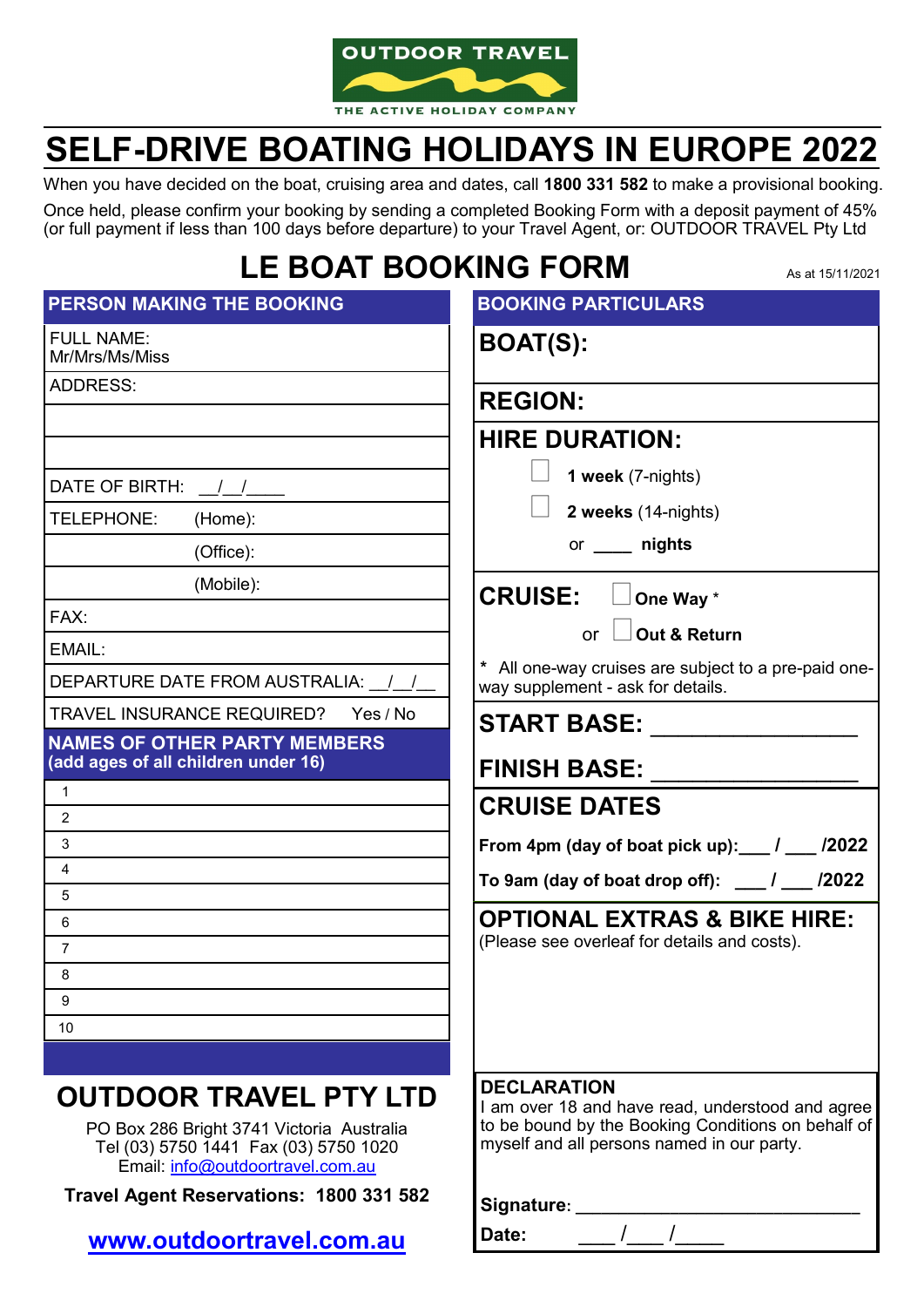### **SELF-DRIVE BOATING HOLIDAYS IN EUROPE BOOKING CONDITIONS 2022**

Please read this carefully. It sets out your agreement with OUTDOOR TRAVEL PTY LTD, trading as Outdoor Travel, and with their operators, service providers and agents. It contains important terms designed to protect your interests and by signing the booking form it binds you and all the members of your party to these conditions. Outdoor Travel, its owners, officers & employees give notice that they act only as agent for the Operator or Service Provider. You should also read the Operator Booking Conditions and any other travel information in the brochure, flyer, website or in any detailed itinerary or trip dossier.

**1 Outdoor Travel's Responsibilities:** OUTDOOR TRAVEL, including the owners, officers and employees give notice that they act only as agents for the operators who arrange the services.

Outdoor Travel does not itself provide carriage services, accommodation, transport or tours. Outdoor Travel acts as an agent for boat hire, accommodation providers, air, coach, shipping, rail and other transport providers, tour operators and other service and product providers (referred to as "service providers or tour operators"). All products and services provided by service providers are provided on those service providers' own terms and conditions, which may include limitations and exclusions of liability.

All bookings with Outdoor Travel and all tickets, vouchers, receipts, coupons, exchange orders and other like documents issued to the client, are subject to each service providers terms and conditions governing the provision of products and services to be provided by that service provider. Outdoor Travel shall not be liable for any acts, omissions or defaults whether negligent or otherwise, of any service provider or operator.

Outdoor Travel shall not be liable (whether in contract, tort or otherwise) for any injury, illness, death, loss, damage, expense, delay or inconvenience resulting directly or indirectly from circumstances outside of Outdoor Travel's control, including acts of nature, war, civil disturbances, strikes, floods, acts of government or authorities, breakdowns, accidents, disease, quarantine, terrorism, medical or customs regulations, and alterations, cancellations or delays concerning itineraries, timetables or accommodation.

**2 Your responsibilities:** Active holidays can be hazardous if you behave foolishly so don't take risks. In the interests of safety, we ask you to undertake to follow the instruction or advice of the operator, guide or representative; comply with any local codes of conduct or laws; and act sensibly and prudently at all times.

By signing this booking form you agree to indemnify Outdoor Travel its owners, officers and employees for all losses and / or damage arising from any act or default on your part or the part of a member of your party. In participating in the activity, the customer and members of your party agrees to be bound by the following conditions:

\* You confirm and warrant you are physically fit and suffer no medical conditions, which may affect your ability to participate in the boating activity;

\* You consent to receive medical treatment in the case of injury, accident or illness during the activity and to indemnify Outdoor Travel and the Operator against any claims, costs or expenses in respect of any treatment;

\* You agree that any film, photograph, sound, video or other recordings taken during the activity may be used at the complete discretion of Outdoor Travel or the operator without any prior approval;

\* You agree to be responsible for ensuring that you are dressed appropriately for the activity you are to undertake;

\* You agree to listen to your base staff or responsible person, follow their instructions and make sure any children in your care do the same. If in their view, your behaviour is such that they require you to leave the trip for the safety or enjoyment of the other passengers and/or staff, you agree to do so immediately and there will be no refund;

\* You accept the responsibility to ensure your personal travel documents (ie full passport, visas, air tickets etc) are in order. Please check these with your travel agent or with Outdoor Travel well before departure.

**3 Health and Fitness Requirements:** Please choose a holiday within your capabilities - ask our staff if you are unsure of what is required. The fitter and better prepared you are the more enjoyable it will be. However, most of our holidays require only reasonable fitness and good health. If you are unsure about your fitness or how any pre-existing medical condition may effect an active holiday please consult your doctor before making a reservation.

**4 Assumption of Risk:** When booking this holiday you acknowledge with the completion of the booking form by yourself or your representative that the activities you propose to undertake in addition to usual and risks inherent may have potential additional hazards including physical exertion, remoteness from medical facilities, weather extremes and limited evacuation facilities. These risks may include personal injury, disease or death, delays of whatever sort including transportation, loss or damage to property, equipment failure or the activity itself.

You acknowledge that the enjoyment of these activities is derived in part from the inherent risks involved or in part from travel beyond the safety risks of life at work or at home. You acknowledge that these inherent risks are the reason for your participation and you assume all the risks associated with the activity or holiday. You acknowledge that alterations to the scheduled itinerary or activity may be made by the operator as necessary.

**5 Passport, Visa & Vaccinations:** It is mandatory that you familiarise yourself with any visa and health requirements that may be applicable in the countries you are visiting. You are responsible for all entry/exit health and any other documents required by laws, regulations, orders, demands or requirements of countries visited or transited. Please note that passport and visa requirements are not the responsibility of Outdoor Travel or that of your travel agent. We recommend that you be in possession of a passport valid for at least 6-months beyond your intended stay overseas.

**6 Consular Advice:** Official travel advice issued by the Australian Department of Foreign Affairs and Trade is available in Australia by calling 1300 555 135 or visiting their web site [http://www.dfat.gov.au.](http://www.dfat.gov.au/) We recommend that you review this information both prior to making your booking and prior to departure. Once outside Australia you should contact the Australian consular office or embassy or their representative in each country for advice or information.

**7 How To Book:** Your booking comes into effect when Outdoor Travel accept from you or your travel agent a completed, signed booking form and payment of a 45% non-refundable deposit **and** issue a confirmation. Some boat hires may require a higher non-refundable deposit to be paid and this is detailed in the individual boating holiday information and will be made clear at the time of booking.

We highly recommend you take out travel insurance **when you make a booking** (See section 10 following).